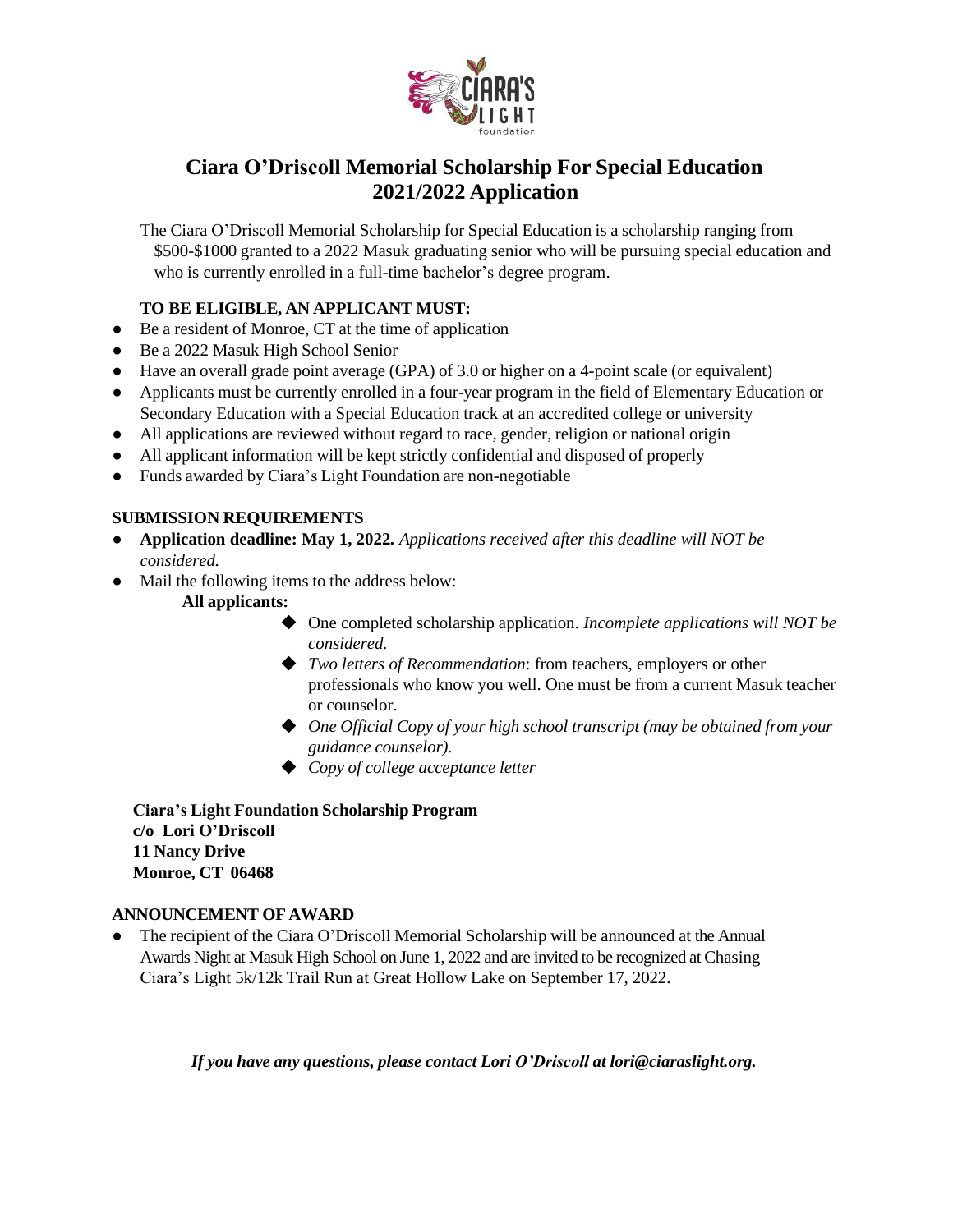### **CIARA O'DRISCOLL MEMORIAL SCHOLARSHIP FOR SPECIAL EDUCATION 2021/2022APPLICATION**

### **I. PERSONAL/FINANCIAL INFORMATION**

| Address: City/State/Zip: City/State/Zip:                                                                                                                                                                                            |
|-------------------------------------------------------------------------------------------------------------------------------------------------------------------------------------------------------------------------------------|
| <b>Email:</b> 2008. 2010. 2010. 2012. 2012. 2012. 2012. 2012. 2012. 2013. 2014. 2015. 2016. 2017. 2017. 2017. 2017. 2017. 2017. 2017. 2017. 2017. 2017. 2017. 2017. 2017. 2017. 2017. 2017. 2017. 2017. 2017. 2017. 2017. 2017. 201 |
| <b>Parents' Marital Status (circle one):</b>                                                                                                                                                                                        |
| Married<br>Single Divorced/Separated Widowed                                                                                                                                                                                        |
| <b>Parents' Income</b> (combined income, including child support received if applicable):                                                                                                                                           |
| \$                                                                                                                                                                                                                                  |
| # of Dependent Children & Their Ages:                                                                                                                                                                                               |
| <b>Number</b><br>Ages                                                                                                                                                                                                               |
| # of Dependent Children Attending College/University Fall 2018:                                                                                                                                                                     |

# **II. ACADEMIC / VOCATIONAL INFORMATION**

- A. List any Early Childhood Education classes you have completed during your high school career (if any).
- B. List any jobs, internships or volunteer activities you have had working with children/teens with special needs. Include a short summary of your experience, including duties, total weekly hours and duration of service.